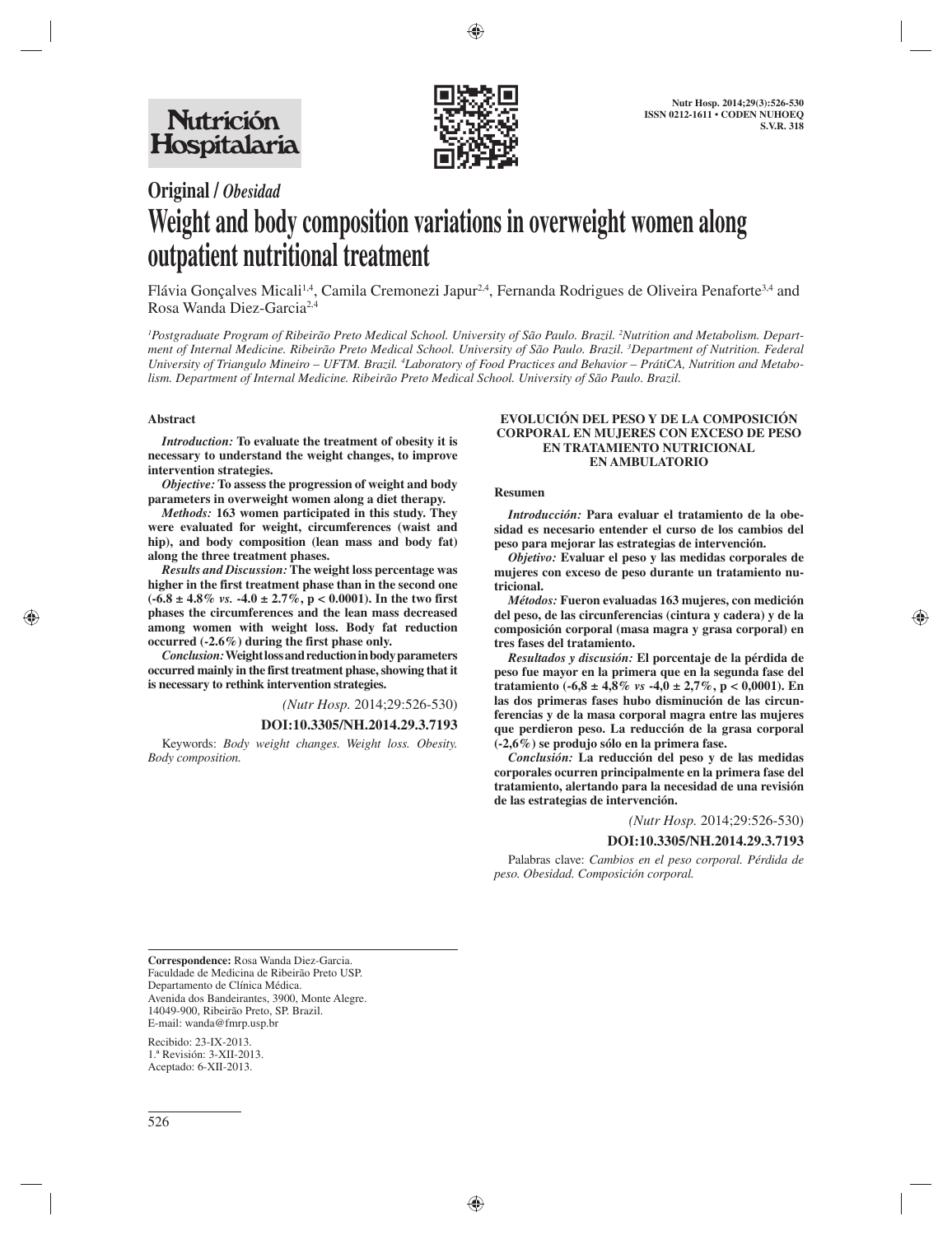# **Abbreviations**

BMI: Body Mass Index. C1: First visit. WC: Waist Circumference. HC: Hip Circumference. C5: Fifth visit. C10: Tenth visit. C15: Fifteenth visit. WHO: World Health Organization. BEI: Bioelectrical Impedance. C1-C5: Participants who attended at least five visits. C6-C10: Participants who attended at least ten visits. C11-C15: Participants who attended at least fifteen visits.

Subgroup WL: Participants that lost weight. Subgroup WG: Participants that gained weight. BF: Body Fat.

# **Introduction**

The high prevalence of obesity and the adverse effects of excess weight call for treatments that take the specificities of the assisted group into account.<sup>1</sup> The female population is the most affected by excess weight and obesity;<sup>2</sup> in women, these conditions culminate in gender-specific complications such as higher incidence of cervical, endometrial, ovarian, and breast neoplasms; higher prevalence of amenorrhea and infertility; and complications during pregnancy.3

Weight loss improves the patient's metabolic profile and the aforementioned comorbidities. From a clinical standpoint, between 5.0 and 10.0% weight loss at the beginning of the treatment provides positive results.<sup>1</sup> However, patients undergoing the treatment usually wish to achieve much larger weight loss.<sup>4</sup> Apart from losing weight, maintaining the weight loss is a common difficulty among obese patients, because this requires permanent changes in their eating habits and lifestyle. Studies have shown that 50.0% of the patients regain the lost weight within the first post-treatment year. After three to five years, approximately  $85.0\%$  of the subjects return to or even exceed the weight they had at the start of the treatment.5

Maintaining the eating habits acquired along diet therapy requires continuous motivation, which many times is difficult to sustain due to intrinsic and extrinsic factors. Short-term goals, like allowing patients to consume sweets and other food, may overlap with long-term aims, such as weight loss.<sup>6</sup>

The strategies that bring about essential behavioral changes to achieve successful weight loss are not necessarily the same strategies that are crucial to maintaining weight loss. To obtain sustained weight loss, it is vital to promote the following conditions: reduced food intake due to emotional reasons and flexible, non-conflicting self-control of food intake associated with intrinsic motivation for practising physical activities.7

Literature studies have highlighted the health benefits arising from weight loss; they have also discussed the difficulty that patients have in maintaining weight loss in the long term, which many times results in return to the initial weight.<sup>1,5</sup> However, little has been said about patients' progression, weight loss milestones along the diet therapy, and the way in which these milestones could help develop strategies that translate into more effective weight loss and maintenance. In this context, the present study aims to evaluate how the weight and body composition of overweight women assisted at an outpatient clinic vary during the weight loss and maintenance phases of a diet therapy.

## **Materials and methods**

This study evaluated 163 women admitted to an outpatient clinic between September 2005 and October 2009 and who underwent diet therapy to lose weight. The clinic specialized in obesity among women of reproductive age. All the participants were overweight or obese (Body Mass Index-BMI ≥ 25 kg/m<sup>2</sup>).

The nutritional treatment directed to reduce energy intake while preserving the recommended macronutrient composition for a "balanced diet".8

On the first visit  $(C1)$ , the participants had their height, weight, waist circumference (WC), and hip circumference (HC) measured; their body composition (body fat and lean mass) was also evaluated. According to the protocol followed at the clinic, patients were re-evaluated every five visits  $(C1, C5, C10, and C15)$ ; all the measurements, except height, were repeated. The mean time between the visits varied between one and two months.

Body weight (kg) and height (m) were recorded on a Filizola digital scale (Personal Line) with a capacity of 150 kg and sensitivity of 0.1 kg, coupled to a stadiometer. The BMI was classified according to the cutoff points advocated by the World Health Organization  $(WHO)^{1}$ . WC and HC were measured using previously standardized techniques.<sup>9</sup> Body composition (lean mass, in kg, and body fat, in %) was assessed by bioelectrical impedance (BEI) conducted on the equipment Biodynamics model 450.

To analyze the data, the women were divided into groups according to the number of visits. Participants who attended at least five, ten, and fifteen visits were included in groups C1-C5, C6-C10, and C11-15 (first, second, and third phases), respectively. Therefore, data analysis included 75, 20, and 6 women in phases 1, 2, and 3, respectively.

Within each group, participants were subdivided into subjects that lost weight (subgroup WL) and subjects that gained weight (subgroup WG). Weight loss and gain corresponded to a negative and positive variation higher than 0.5 kg, respectively.

The project was approved by the Research Ethics Committee of Hospital das Clínicas da Faculdade de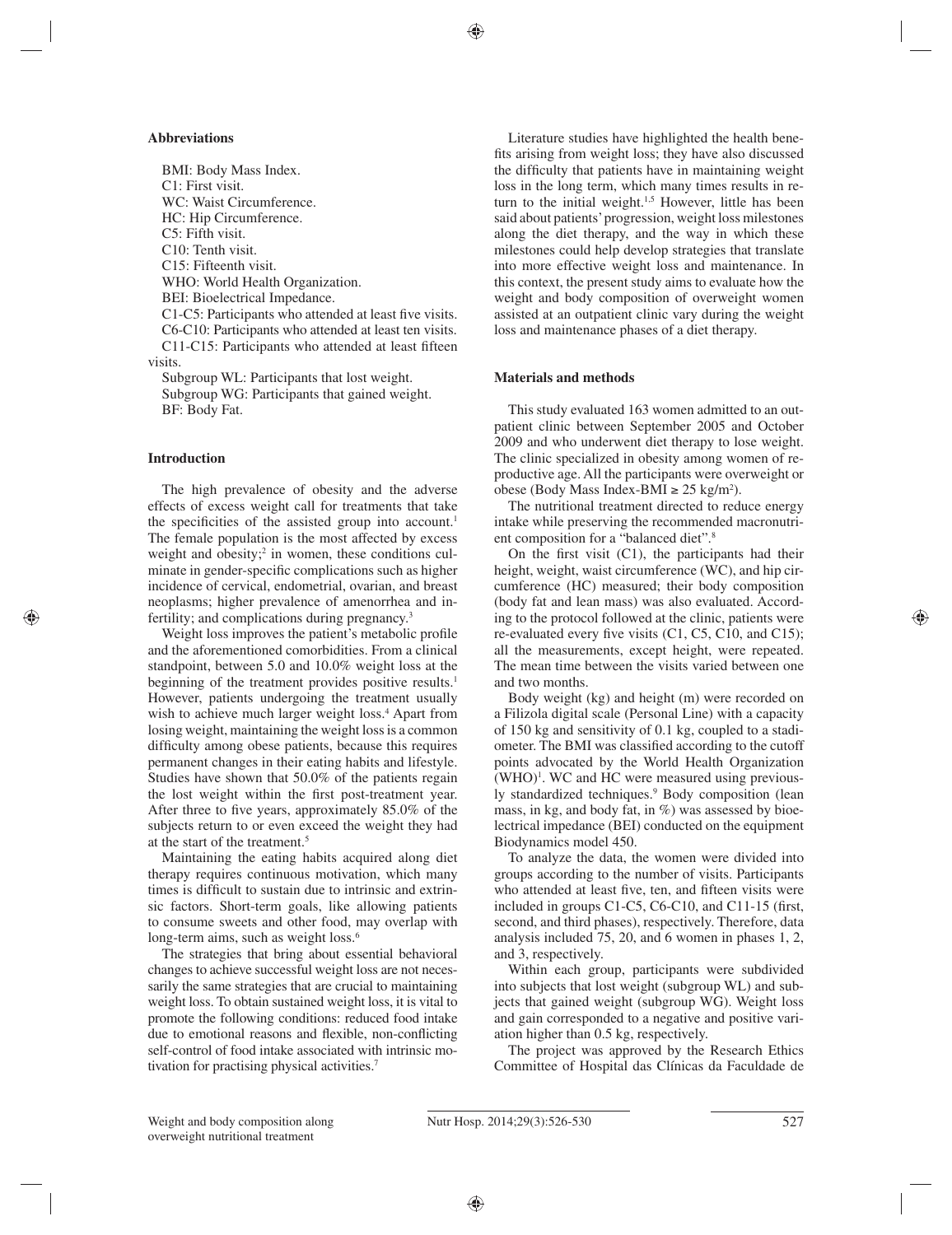**Table I** *Weight and body composition changes in overweight women that lost (WL) and gained (WG) weight along the diet therapy. Ribeirão Preto (SP), Brazil, 2005-2009*

|               | WL                |                   | WG                |                  |
|---------------|-------------------|-------------------|-------------------|------------------|
|               | $CI$ -C5 (n = 51) | $C6-C10 (n = 13)$ | $CI$ -C5 (n = 16) | $C6-C10(n=7)$    |
| Weight (kg)   | $-6.8 \pm 5.3^*$  | $-3.5 \pm 2.5^*$  | $2.4 \pm 1.9*$    | $5.7 \pm 5.1*$   |
| Weight $(\%)$ | $-6.8 \pm 4.8^*$  | $-4.0 \pm 2.7^*$  | $2.4 \pm 1.6^*$   | $5.6 \pm 5.5^*$  |
| $WC$ (cm)     | $-7.8 \pm 7.1*$   | $-6.6 \pm 11.1*$  | $-0.7 \pm 6.4$    | $0.9 \pm 3.4$    |
| $HC$ (cm)     | $-6.1 \pm 5.5^*$  | $-4.8 \pm 5.2^*$  | $-0.7 \pm 3.2$    | $-0.4 \pm 3.7^*$ |
| $BF$ (%)      | $-2.6 \pm 8.9^*$  | $1.1 \pm 3.0^*$   | $4.3 \pm 6.4*$    | $4.3 \pm 9.3^*$  |
| $LM$ (kg)     | $-4.2 \pm 9.4$    | $-1.0 \pm 5.2$    | $0.6 \pm 1.9$     | $-0.1 \pm 3.6$   |

Data presented as the mean  $\pm$  standard deviation.

Note. C-C: Time between visits; WC: Waist circumference; HC: Hip circumference; BF: Body fat percentage; LM: Lean mass.

 $*$ *p* < 0.05.

Medicina de Ribeirão Preto-University of São Paulo, Brazil (protocol number 10137/ 2010).

The data were processed and analyzed in a descriptive way (mean values-A and standard deviation-SD) and in percentage. To analyze and compare the mean weight, circumferences, and body weight values among the groups, the nonparametric Wilcoxon test was used for paired samples. To analyze and compare the mean lean mass among groups, the ANOVA method followed by the Kruskal-Wallis test was employed. The significance level was set at 95% ( $p < 0.05$ ).

# **Results**

The age of the participants varied between 19 and 54 years ( $A = 30.2$  years,  $SD = 6.6$  years); the BMI ranged from 25.4 to 57.3 kg/m<sup>2</sup> (A = 37.5 kg/m<sup>2</sup>, SD  $= 6.1 \text{ kg/m}^2$ ). The patients had other conditions associated with excess weight or obesity: polycystic ovary syndrome, insulin resistance, diabetes mellitus, infertility, endometriosis, dyslipidemia, arterial hypertension, and metabolic syndrome.

The mean weight loss was 6.8 (SD 4.8%), within the first five treatment months among the patients included in the subgroup WL; weight loss decreased gradually thereafter. In this subgroup, weight loss was significantly higher  $(p = 0.0105)$  in the first phase as compared with the second phase. The women who continued the treatment and maintained weight loss after the first visit achieved a mean weight loss of 4.0 (SD 2.7%), between C6 and C10 (table I) and 3.6 (SD 4.9%), between C11 and C15, without significant differences.

As for the subgroup WG, the mean weight gain was 2.4 (SD 1.6%), in the initial phase. Among the women who continued the treatment, the mean weight gain was 5.6 (SD 5.5%). Considering the initial weight, the weight gain was significant both in the first  $(p =$ 0.0012) and second  $(p = 0.0008)$  treatment phases.

Concerning body measurements, the patients belonging to the subgroup WL had significantly lower WC and HC in both the first  $(p < 0.0001)$  and second treatment phases (WC:  $p = 0.01$  and HC:  $p < 0.001$ ). The body fat percentage also varied significantly in both phases (C1-C5:  $p < 0.0001$  and C6-C10:  $p = 0.0004$ ), but the amount of lean mass did not change significantly.

Of the total number of patients, 8.6, 73.4, and 70.0% (n  $= 14, 88,$  and 55) quit between visits C1 and C2, C6 and C10, and C11 and C15, respectively. Nevertheless, in all the phases the percentage of patients that lost weight was higher (C1-C5: 68.0%, C6-C10: 65.0%, and C11-C15: 66.7%) than the percentage of patients that gained weight (C1-C5: 21.3%, C6-C10: 35.0%, and C11-C15: 33.3%). On average, the WC, HC, and body fat (BF) values decreased progressively along the first ten visits.

Only six women reached the third treatment phase. The mean weight and BMI varied from 109.3 kg (SD  $= 31.0 \text{ kg}$ , and 43.7 kg/m<sup>2</sup> (SD = 9.2 kg/m<sup>2</sup>), at the start of the treatment (C1) to 95.8 kg (SD = 23.6 kg), and 36.5 kg/m<sup>2</sup> (SD = 6.2 kg/m<sup>2</sup>), at the fifteenth visit (C15), respectively. In the third phase, four women presented weight loss  $(A = 3.6 \text{ kg}, SD = 4.9\%)$ , whereas two women gained weight  $(A = 1.4 \text{ kg}, SD = 0.2\%)$ (table II).

| <b>Table II</b><br>Weight and body parameters recorded for the patients<br>assisted at the clinic on visits number 1, 5, and 10.<br>Ribeirão Preto (SP), Brazil, 2005-2009 |                  |                  |                 |  |  |
|----------------------------------------------------------------------------------------------------------------------------------------------------------------------------|------------------|------------------|-----------------|--|--|
|                                                                                                                                                                            | $CI (n = 163)$   | $C5 (n = 75)$    | $C10 (n = 20)$  |  |  |
| Weight (kg)                                                                                                                                                                | $97.3 \pm 18.7$  | $92.5 \pm 17.8$  | $94.2 \pm 23.3$ |  |  |
| $BMI$ (kg/m <sup>2</sup> )                                                                                                                                                 | $37.5 \pm 6.1$   | $35.9 \pm 5.9$   | $31.0 \pm 13.4$ |  |  |
| $WC$ (cm)                                                                                                                                                                  | $113.8 \pm 14.5$ | $109.2 \pm 13.6$ | $104.8 + 14.4$  |  |  |
| $HC$ (cm)                                                                                                                                                                  | $121.1 \pm 13.1$ | $118.0 \pm 11.5$ | $114.5 \pm 9.3$ |  |  |
| $BF(\%)$                                                                                                                                                                   | $40.9 \pm 4.1$   | $40.3 \pm 5.0$   | $39.0 \pm 3.7$  |  |  |
| $LM$ (kg)                                                                                                                                                                  | $57.3 \pm 8.3$   | $54.9 \pm 9.4$   | $54.3 \pm 6.0$  |  |  |

Data presented as the mean ± standard deviation.

Note. C1: First visit; C5: Fifth visit; C10: Tenth visit; BMI: Body Mass Index; WC: Waist circumference; HC: Hip circumference; BF: Body fat percentage; LM: Lean mass.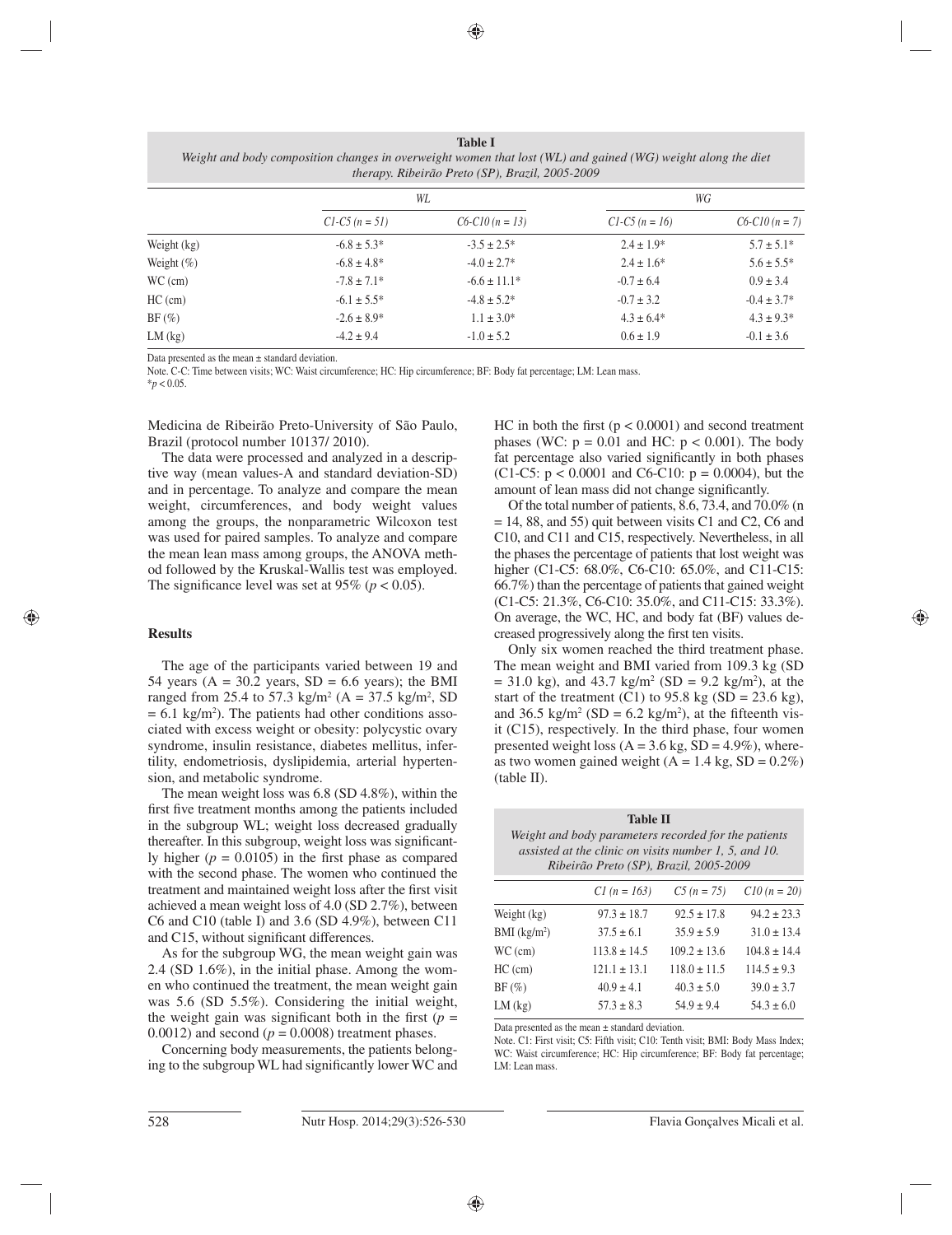## **Discussion**

Results revealed larger weight loss during the first treatment phase (first five visits), which corresponded to the first seven months of diet therapy on average. Thereafter, patients' weight stabilized, but some patients even returned to their initial weight. High and progressive dropout rates along the treatment was yet another finding of the present study.

The aforementioned results stem from the difficulty that overweight patients have in maintaining food restrictions—these individuals can tolerate restrictions in the short and medium term, but not in the long term. Therefore, these patients require social support to maintain the new eating habits and ensure long-term changes in the pattern of food intake.10 Another point to consider is the patient's expectations with respect to weight loss. Obese female patients start the treatment wishing to lose a large amount of weight,<sup>4</sup> preferably over a short period. When the patients begin to encounter difficulty in achieving the weight loss they consider satisfactory, they become frustrated. The feeling that their effort is not being paid off diminishes their motivation to comply with the treatment.

The high dropout rates attested to the situation described above. Even the patients that continued attending the visits often presented reduced weight loss or gained the weight they lost, because they did not have the same motivation or did not make the same effort as compared with their commitment at the beginning of the treatment. A study investigating a group of patients under diet therapy reported a dropout rate of 50.0% during a 10-week follow-up.<sup>11</sup> West et al.<sup>12</sup> described that although many individuals were highly motivated at the start of the treatment, this motivation diminished along time. This finding might justify why two practices—rewarding for compliance with the diet or physical activity plan and remembering the reason why it is necessary to control weight—are associated with maintenance of weight loss and not with the loss itself.

Cooper  $\&$  Fairburn<sup>13</sup> proposed that when obese patients feel frustrated about not reaching the desired weight, they do not maintain the behavior they had while they were attempting to lose weight; i.e., they stop consuming food with low fat content, practising physical activities regularly, and monitoring weight constantly. The patients also neglect the need to use strategies to maintain weight. Consequently, they return to their previous eating habits and gain the weight they had lost.

Various psychological factors seem to be involved in regaining weight, such as inability to reach goals, dissatisfaction with the amount of lost weight, self-consciousness about body weight and physical shape, low self-esteem, lack of surveillance of weight control, dichotomous thinking, and tendency to use food as a way to compensate for mood swings and adversities.<sup>14</sup>

Bearing in mind possible explanations for the change in the pace of weight loss and the reasons for patient dropout, it is necessary to adopt strategies that prevent treatment cessation and lack of motivation, to maintain compliance with the new eating habits. The WC, HC, and body fat percentage values decreased along the treatment, showing that the adoption of new patterns of food intake improved health.

Nevertheless, except for weight loss, many patients disregard the positive changes arising from the treatment of obesity. Many women are dissatisfied with the weight loss rate and underestimate the meaning of the weight loss they achieved. Patients that gain the lost weight usually express dissatisfaction.<sup>4,14</sup> Therefore, it is important to highlight that the treatment of obesity does not focus on weight loss only; it should also target improved eating habits and quality of life.

Patients that can maintain weight loss for two years reduce the risk of gaining weight by 50.0%.15 Some strategies that help maintain effective weight loss in the long term exist: engaging in high-level physical activity, maintaining constant eating habits that include food with low fat and energy content, having breakfast on a daily basis, and self-monitoring the body weight.<sup>15</sup> However, it is necessary to analyze how these strategies should be adopted along the treatment. Assessing weight progression is a necessary task if one wishes to implement intervention strategies at each therapeutic stage, mainly after the first six months of diet therapy, so that treatment becomes more effective in terms of improved eating habits, weight loss, and weight maintenance in the long term. During exploratory qualitative studies, it might be necessary to know the difficulties patients encounter in these stages; it might also be crucial to investigate what triggers weight gain after the start of the treatment.

# **Conclusion**

Weight loss occurs mainly during the first months of diet therapy treatment. Therefore, it is necessary to implement periodic assessments and to change strategies along the treatment, because the process of weight loss is long and demands constant motivation. Modifications made to the eating habits and lifestyle may be difficult to maintain along the treatment. New diagnostic studies on the problems and difficulties related to diet therapy must be conducted, to improve our understanding of the treatment phases and to implement more effective strategies toward weight loss and maintenance.

# **Acknowledgements**

We thank the team working at the Ginecological Endocrinology Nutrition Outpatient Clinic of Hospital das Clínicas da Faculdade de Medicina de Ribeirão Preto.